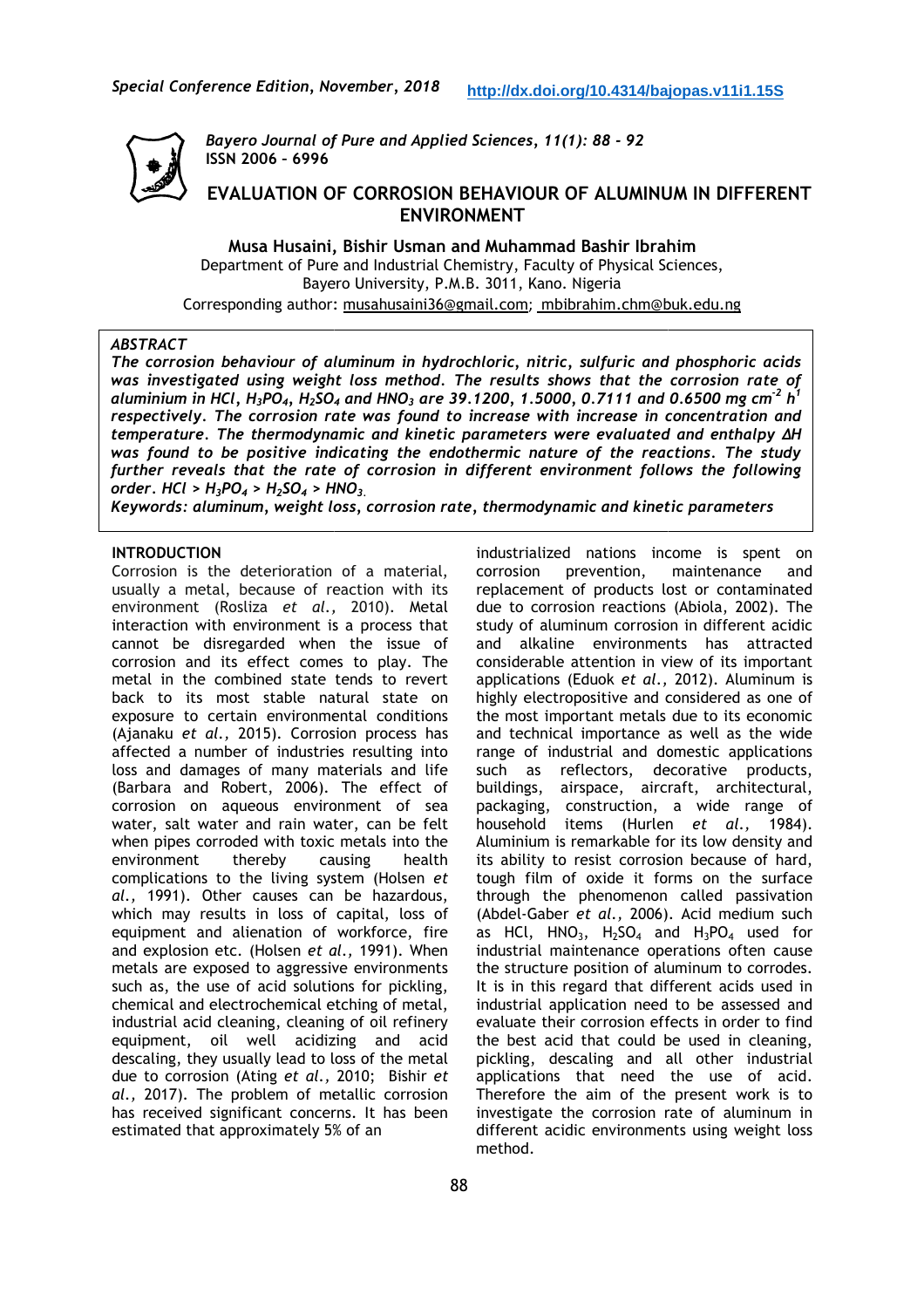# *Special Conference Edition, November, 2018* **MATERIAL AND METHODS**

# **Sample Preparation**

Aluminum sheets (Al 99% purity) were obtained from Metal Focus Fabrication Technology Incubation Centre Kano State, Nigeria. Each sheet was pressed cut into 2 x 3 x 0.1 cm<sup>3</sup>. The coupons were polished with 240, 640, 800 and 1000 grade of different emery paper respectively. The coupons were degreased in ethanol and dried in acetone, then kept in desiccator prior to use.

# **Corrosive Media Preparation**

A stock solution of analytical grade hydrochloric acid (36.5%, 1.18g/L), nitric acid (68%, 1.51 g/L), sulfuric acid(98%, 1.84 g/L) and phosphoric acid (85%, 1.68 g/L) were prepared by using double distilled water. The acid solutions of required concentrations of 0.2, 0.4, 0.6, 0.8, 1.0, 1.2 and 1.4M were prepared by appropriate dilutions.

### **Weight loss Measurement**

During the weight loss experiments, aluminum coupons were weight  $(w_1)$  and suspended completely in 0.2M solutions of different acids in 100ml beaker respectively. The volume of the solution was kept at 50ml. The coupons were retrieved after 30, 60, 120, 150, 180 and 210 min, washed with distilled water, dried with acetone and reweighed  $(w_2)$ . The immersion time with relatively higher weight loss was adopted as optimum immersion time. From the weight loss data, corrosion rate in mgcm<sup>-2</sup>h<sup>-1</sup> was calculated using equations 1 and 2 (Khandelwal *et al.,* 2011)

$$
\Delta w = w_1 - w_2 \tag{1}
$$

Corrosion rate (mg cm<sup>-2</sup> h<sup>-1</sup>) =  $\frac{\text{Weight loss}}{\text{Area} \times \text{Time}}$ (2)

Where  $w_1$  and  $w_2$  are the weight of coupons before and after immersion in the corrodent medium respectively.

# **Effect of Concentration**

To study the effect of corrodent concentration the prepared weighted aluminium coupon was immersed in 0.2, 0.4, 0.6, 0.8, 1.0, 1.2 and 1.4M corrodent maintained at 308K for 3hrs immersion time. The final weight was taken and the weight loss was calculated. The concentration with relatively higher weight loss was considered as the optimum concentration.

# **Effect of Temperature**

To study the effect of temperature, the prepared weighted aluminium coupon was immersed in 1.4M corrodent concentration at 308, 313, 318, 323 and 328K for 3hrs. The final weight was taken, the weight loss and corrosion rate was calculated.

# **RESULTS AND DISCUSSION**

# **The Effect of Immersion Time**

The result obtained from Table 1 shows that the weight loss of aluminium in HCl,  $HNO<sub>3</sub>$ ,  $H_2SO_4$  and  $H_3PO_4$  increased with increase in immersion time. At least immersion time of 30min the weight loss of aluminum in HCl, HNO<sub>3</sub>, H<sub>2</sub>SO<sub>4</sub> and H<sub>3</sub>PO<sub>4</sub> are 0.0018, 0.0011, 0.0014 and 0.0016g while at highest immersion time of 3hrs the weight loss increased to 0.0199, 0.0063, 0.0068 and 0.0119g. Increase of the rate of weight loss of the metal in the given acids indicates the instability of protective film for the longer contact period. Increased in weight loss with immersion time is due to the interaction that occur between the acid and the metal surface in solution, which tend to destroy the metal surface gradually with time thereby increasing the weight loss of the metal. Weight loss in constant concentration of the corrodent increased with increase in immersion time. Similar work was done by Patil and Sharma (2011) during the study of corrosion kinetics of iron in acid and base medium and reported that the weight loss increases with increase in immersion time and the result of the weight loss in acid medium was 0.0152, 0.0308, 0.0469 and 0.0626g at 2, 4, 6 and 8hrs.

| Time (min) | Weight Loss(g) |                  |           |           |  |  |
|------------|----------------|------------------|-----------|-----------|--|--|
|            | HCl            | HNO <sub>3</sub> | $H_2SO_4$ | $H_3PO_4$ |  |  |
| 30         | 0.0018         | 0.0011           | 0.0014    | 0.0016    |  |  |
| 60         | 0.0040         | 0.0019           | 0.0020    | 0.0038    |  |  |
| 90         | 0.0063         | 0.0023           | 0.0029    | 0.0053    |  |  |
| 120        | 0.0098         | 0.0043           | 0.0046    | 0.0074    |  |  |
| 150        | 0.0140         | 0.0056           | 0.0057    | 0.0098    |  |  |
| 180        | 0.0199         | 0.0063           | 0.0068    | 0.0119    |  |  |

**Table 1:** Weight loss of Aluminum Corrosion at Different Immersion Time

# **The Effect of Concentration**

The result of changes in concentration (Table 2) shows that as the concentration of the acids increase the weight loss and corrosion rate increases, this is due to the fact that the rate of chemical reaction increases as the concentration of active species increases.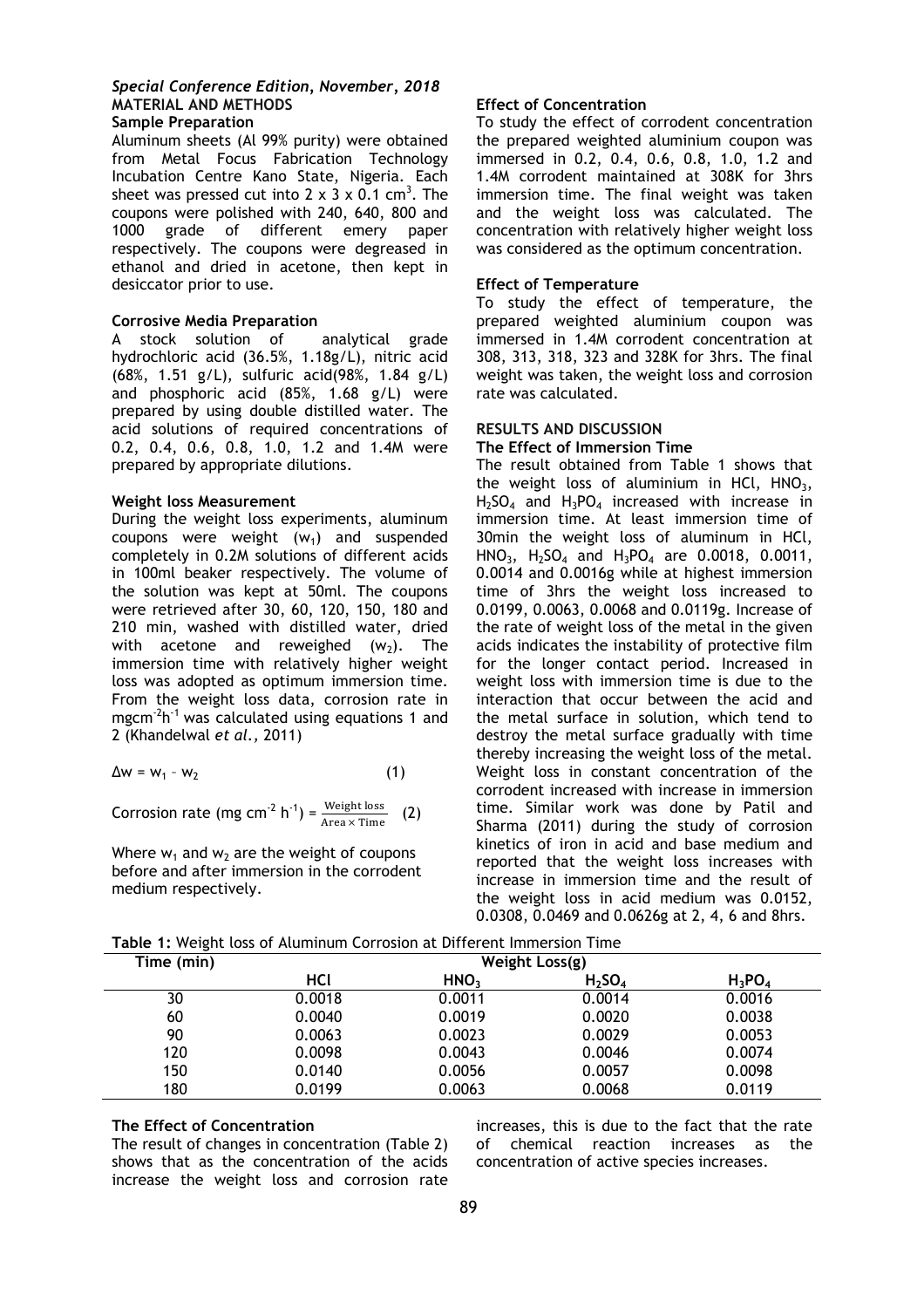*Special Conference Edition, November, 2018*

At least acid concentration of 0.2M the weight loss and corrosion rate of aluminium in HCl, HNO<sub>3</sub>, H<sub>2</sub>SO<sub>4</sub> and H<sub>3</sub>PO<sub>4</sub> are (0.0205, 0.0062, 0.0069 and 0.0120g) and (1.1388, 0.3444, 0.3833 and 0.6667 mg  $cm<sup>-2</sup>$  h<sup>-1</sup>). While at highest acid concentration of 1.4M the weight loss and corrosion rate increased to (0.3515, 0.0117, 0.0128 and 0.0270g) and (19.5277, 0.6500, 0.7111 and 1.5000 mg  $cm^{-2}$  h<sup>-1</sup>). The dissolution rate of aluminium depend on the concentration of the corrosive media, this could be attributed to increase in concentration of the acid anions in the more concentrated solution, which readily react with aluminum ion present in the solution. Similar observation was reported by Rathod and Vashi (2016) who investigated the effect of ammonium dichromate on the corrosion of aluminum in phosphoric acid and the result showed that the corrosion rate increased with increase in the concentration of the acid and the result of the corrosion rate was found to be 389.7, 454.0, 486.2 and 525.6 mg/dm<sup>2</sup> in 1.0, 1.25, 1.50 and 1.75 M  $H_3PO_4$ 

**Table 2:** Corrosion rate of Aluminum at Different Acids Concentration

| Concentration | Weight Loss (g) |                  |                                | Corrosion Rate (mg cm $^{-2}$ h <sup>-1</sup> |         |                  |                                |           |
|---------------|-----------------|------------------|--------------------------------|-----------------------------------------------|---------|------------------|--------------------------------|-----------|
| $(mod m-3)$   | HCl             | HNO <sub>3</sub> | H <sub>2</sub> SO <sub>4</sub> | $H_3PO_4$                                     | HCl     | HNO <sub>3</sub> | H <sub>2</sub> SO <sub>4</sub> | $H_3PO_4$ |
| 0.2           | 0.0205          | 0.0062           | 0.0069                         | 0.0120                                        | 1.1388  | 0.3444           | 0.3833                         | 0.6667    |
| 0.4           | 0.0340          | 0.0075           | 0.0078                         | 0.0160                                        | 1.8888  | 0.4167           | 0.4333                         | 0.8889    |
| 0.6           | 0.0690          | 0.0082           | 0.0085                         | 0.0154                                        | 3.8333  | 0.4556           | 0.4722                         | 0.8556    |
| 0.8           | 0.1380          | 0.0090           | 0.0096                         | 0.0218                                        | 7.6666  | 0.5000           | 0.5333                         | 1.2111    |
| 1.0           | 0.2151          | 0.0098           | 0.0104                         | 0.0234                                        | 11.9500 | 0.5444           | 0.5778                         | 1.3000    |
| 1.2           | 0.2760          | 0.0102           | 0.0115                         | 0.0250                                        | 15.3333 | 0.5667           | 0.6389                         | 1.3889    |
| 1.4           | 0.3515          | 0.0117           | 0.0128                         | 0.0270                                        | 19.5277 | 0.6500           | 0.7111                         | 1.5000    |

#### **The Effect of Temperature**

The results in Table 3 shows that the rate of corrosion increases with increase in temperature. High temperature produce more severe corrosion condition. At the lowest temperature (303K) used, the weight loss and corrosion rate of aluminium in HCl,  $HNO<sub>3</sub>$ ,  $H<sub>2</sub>SO<sub>4</sub>$ and H<sub>3</sub>PO<sub>4</sub> are (0.3102, 0.0090, 0.0101 and 0.0201g) and (17.2333, 0.5000, 0.5611 and 1.1167 mg  $cm<sup>-2</sup>$  h<sup>-1</sup>). With increasing the temperature to 328K the weight loss and corrosion rate increased to (0.5811, 0.0270, 0.0299 and 0.0602g) and (32.2833, 1.5000, 1.6611 and 3.3444 mg  $cm^{-2}$  h<sup>-1</sup>). Increase in temperature usually increases the solubility of

the protective films through increase in the average kinetic energy of the constituent particles. As the average kinetic energy increases the particles move faster and collide more frequently which result in the increase of the reaction rate as reported by Olasehinde *et al.* (2013) and Ahmad *et al.* (2014). Similar observation was reported by Rathod and Vashi (2016) who investigated the effect of ammonium dichromate on the corrosion of aluminum in phosphoric acid and the result showed that the corrosion rate increased with increasing temperature and the corrosion rate was found to be 92.95, 175.18 and 425.45 mg/dm<sup>2</sup> at 313,323 and 333K.

**Table 3:** Corrosion rate of Aluminum in Acid at Different Temperature

| Temperature (K) | Weight $loss(g)$ |                  |                                |           | Corrosion rate (mg cm <sup>-2</sup> $\overline{h}^T$ |                  |                                |           |
|-----------------|------------------|------------------|--------------------------------|-----------|------------------------------------------------------|------------------|--------------------------------|-----------|
|                 | HCl              | HNO <sub>3</sub> | H <sub>2</sub> SO <sub>4</sub> | $H_3PO_4$ | HCl                                                  | HNO <sub>3</sub> | H <sub>2</sub> SO <sub>4</sub> | $H_3PO_4$ |
| 303             | 0.3102           | 0.0090           | 0.0101                         | 0.0201    | 17.2333                                              | 0.5000           | 0.5611                         | 1.1167    |
| 308             | 0.3515           | 0.0117           | 0.0128                         | 0.0270    | 19.5277                                              | 0.6500           | 0.7111                         | 1.5000    |
| 313             | 0.3951           | 0.0134           | 0.0170                         | 0.0330    | 21.9500                                              | 0.7444           | 0.9444                         | 1.8333    |
| 318             | 0.4521           | 0.0181           | 0.0200                         | 0.0403    | 25.1166                                              | 1.0055           | 1.1111                         | 2.2388    |
| 323             | 0.5002           | 0.0221           | 0.0254                         | 0.0493    | 27.7888                                              | 1.2277           | 1.4111                         | 2.7388    |
| 328             | 0.5811           | 0.0270           | 0.0299                         | 0.0602    | 32.2833                                              | .5000            | 1.6611                         | 3.3444    |

In all the three given parameters above HCl, shows the high reactivity over  $HNO<sub>3</sub>$ , H<sub>2</sub>SO<sub>4</sub> and H3PO4. In the effect of immersion time the weight loss at 3hrs of HCl,  $HNO<sub>3</sub>$ ,  $H<sub>2</sub>SO<sub>4</sub>$  and  $H_3PO_4$  are 0.0338, 0.0063, 0.0068 and 0.0119g. In the effect of concentration the corrosion rate at 1.4M solution of HCl,  $HNO<sub>3</sub>$ ,  $H<sub>2</sub>SO<sub>4</sub>$  and H<sub>3</sub>PO<sub>4</sub> are 39.1200, 0.6500, 0.7111 and 1.5000 mg cm $^{-2}$  h<sup>-1</sup>. In the effect of temperature the corrosion rate of HCl,  $HNO<sub>3</sub>$ ,  $H<sub>2</sub>SO<sub>4</sub>$  and  $H<sub>3</sub>PO<sub>4</sub>$  at 328K are 42.43, 1.2278, 1.7222 and 7.2278 (mg  $cm<sup>-2</sup> h<sup>-1</sup>$ ). The reactivity of the acids follow the variation pattern HCl >  $H_3PO_4$  >  $H_2SO_4$  > HNO<sub>3</sub>.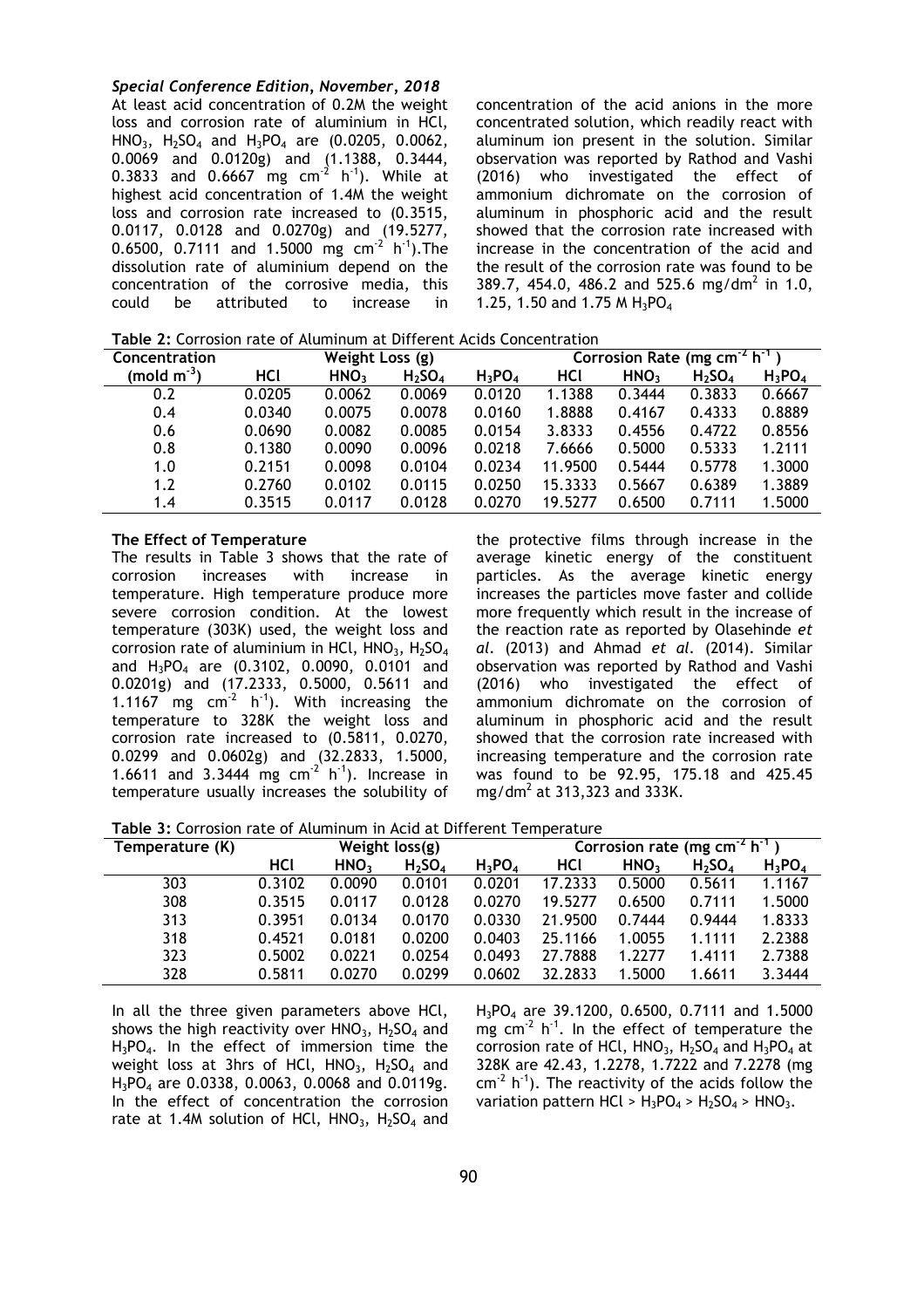### *Special Conference Edition, November, 2018*

The highest reactivity of HCl is due do the fact that HCl is a typical reducing acid across its entire concentration range. Its strongly acidic character and the harmful effect of the chloride ion combine to make it a very severe corrosive. The  $HNO<sub>3</sub>$  has the least reactivity in the variation pattern because it's strong oxidizing acid that form a thin layer of aluminum oxide to coat the surface of aluminum through the process called passivation (Ahmed *et al.,* 2009; Singh *et al.,* 1981). While Pure  $H_3PO_4$  has no effective oxidizing power and is classified as a nonoxidizing acid, so it shows higher reactivity with aluminum than  $H_2SO_4$  because concentrated H2SO4 (above 87% by weight) at room temperature is oxidizing in nature (Laque and Copson 1963).

#### **Thermodynamic and Kinetic Parameters**

The apparent activation energies *(Ea)* were calculated from Arrhenius (equation 3) (Shivakumar and Mohana 2013; Hegazy *et a.,* 2012) and the results are presented in Table 4.

$$
\ln(C_R) = B - \frac{E_a}{RT}
$$
 (3)

Where B is a constant, R is the universal gas constant, and *T* is the absolute temperature. The plot of  $\ln$  (C<sub>R</sub>) Vs reciprocal of absolute temperature (1/*T*) gave a straight line with slope = −*E*a/R, from which the activation energy values for the corrosion process was calculated.

The Thermodynamic parameters enthalpy and entropy of activation were calculated using the transition state equation (Putilova *et al.,* 1960; Hegazy *et al.,* 2013).

$$
\ln\left(\frac{C_R}{T}\right) = \ln\left(\frac{R}{Nh}\right) + \left(\frac{\Delta S_a}{R}\right) - \left(\frac{\Delta H_a}{RT}\right)
$$
\n(4)

Where *h* is Plank's constant and *N* is Avogadro's number. A plot of ln  $(C_R/T)$  vs 1/T gave a straight show with slope = −∆*H*a/R and  $intercept = ln(R/Nh) + \Delta Sa / R$ . The calculated values of enthalpy and entropy from the plots were presented in Table 4.

 **Table 4:** Activation Parameters for the Corrosion of Aluminum in Different Acid solutions

| Acids (M)                      | Ea (kJ mol <sup>-1</sup> ) | $\Delta H$ (kJ mol <sup>-1</sup> ) | $\Delta S$ (J mol <sup>-1</sup> K <sup>-1</sup> ) |
|--------------------------------|----------------------------|------------------------------------|---------------------------------------------------|
| HCl                            | 20.44                      | 17.82                              | $-175.02$                                         |
| $H_3PO_4$                      | 35.40                      | 32.78                              | $-193.06$                                         |
| H <sub>2</sub> SO <sub>4</sub> | 36.14                      | 33.52                              | $-196.50$                                         |
| HNO <sub>3</sub>               | 36.36                      | 33.80                              | $-196.69$                                         |

From Table 4, the values of energy of activation for the corrosion of aluminium in HCl,  $HNO_3$ ,  $H_2SO_4$  and  $H_3PO_4$  are 20.44, 35.40,  $36.14$  and  $36.36$  kJ mol<sup>-1</sup>. HCl has the least value of Ea while  $HNO<sub>3</sub>$  has the highest, this is considered as good evidence supporting the highest and lowest corrosion rates recorded in the HCl and  $HNO<sub>3</sub>$  system. The Ea values of all the acid are greater than 20 kJ mol<sup>-1</sup> this suggested that the whole process is controlled by surface reaction as reported by Bouklah *et al.* (2005). The values of the entropy change  $( \Delta S)$  for the corrosion of aluminium in HCl, HNO<sub>3</sub>, H<sub>2</sub>SO<sub>4</sub> and H<sub>3</sub>PO<sub>4</sub> are -175.02, -193.06, -196.50 and -196.69 Jmol<sup>-1</sup>K<sup>-1</sup>. The  $\Delta S$  values are large and negative, this implies that the activated complex in the rate determining step represents association rather than dissociation indicating that a decrease in disorder takes place. The values of enthalpy change  $(∆H)$  for the corrosion of aluminium in HCl,  $HNO<sub>3</sub>$ ,  $H<sub>2</sub>SO<sub>4</sub>$ 

### **REFERENCES**

Abdel-Gaber A., Abd-El-Nabey B., Sidahmed I., A. M. El-Zayady A. and Saadawy M. (2006); Kinetics and Thermodynamics of and  $H_3PO_4$  are 17.82, 32.78, 33.52 and 33.80 kJ mol<sup>-1</sup>. The positive signs of  $\Delta H$  reflect that transition state (the activated complex) is endothermic process. Similar observation was reported by Ahmed *et al.* (2011) who studied the galvanic corrosion of aluminum Alloy (Al2024) in 1.0 M nitric acid and the result obtained for activation energy (Ea), enthalpy change ( $\Delta H$ ) and entropy chasnge ( $\Delta S$ ) were  $50.54$  kJ mol<sup>-1</sup>, 47.91 kJ mol<sup>-1</sup> and -85.63 J mol<sup>-1</sup>  $K^{-1}$ 

#### **CONCLUSION**

Based on the results of weight loss measurements conclusions are drawn in this study; Weight loss increases with increase in immersion time in all acids environment. The corrosion rate increases with increase in the concentration and temperature. Corrosion rate of aluminum in different environment follows the order HCl >  $H_3PO_4$  >  $H_2SO_4$  > HNO<sub>3</sub>.

> Aluminium Dissolution in 1.0 M Sulphuric Acid Containing Chloride Ions. *Materials, Chemistry and Physics 98: 291-297.*